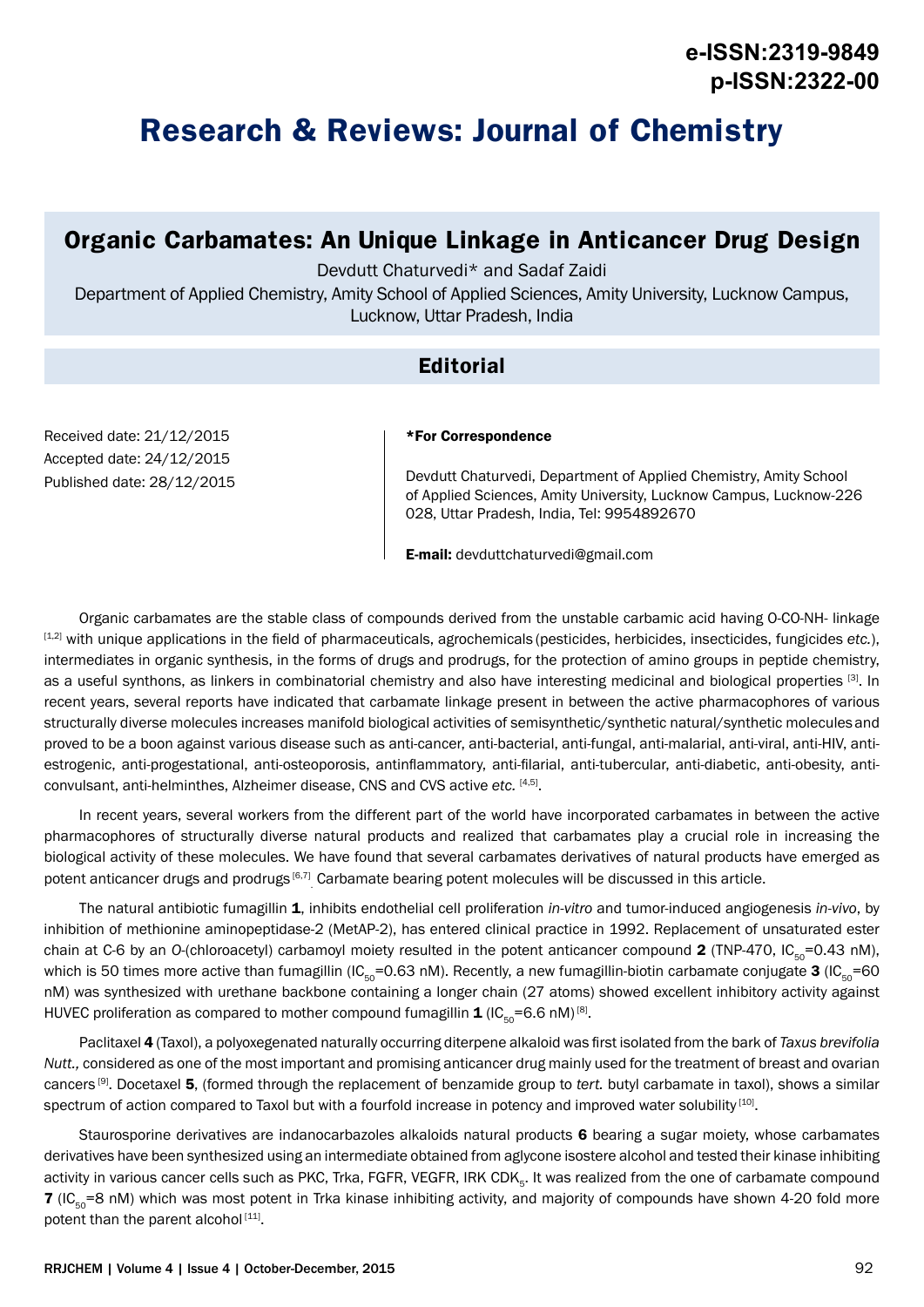## **e-ISSN:2319-9849 p-ISSN:2322-00**



Betulin is a main component of birch bark and can be synthetically converted to betulinic acid 8, were reported to display melanoma-specific cytotoxicity and the favourable therapeutic index have made it an attractive and a very promising anticancer agent. Two of the imidazole and triazole carbamate compounds 9 (IC<sub>50</sub>=1.1 µM) and 10 (IC<sub>50</sub>=1.8 µM) were found most promising, being upto 12 fold more potent than betulinic acid **8** (IC<sub>50</sub>=21.5 µM) against human PC-3 cell lines  $^{[12]}$ 



Podophyllotoxin (PPT) 11 is one of well-known naturally occurring aryl tetralin lignans, is extracted as main component from the root and rhizomes of *Podophyllum* species such as *P. hexadrum* and *P. peltatum* whose medicinal properties have been well recognized from centuries*.* A second series of C-4 carbamates analogues 12 having lactone ring carbon 13 to 11 (called retrolactone)